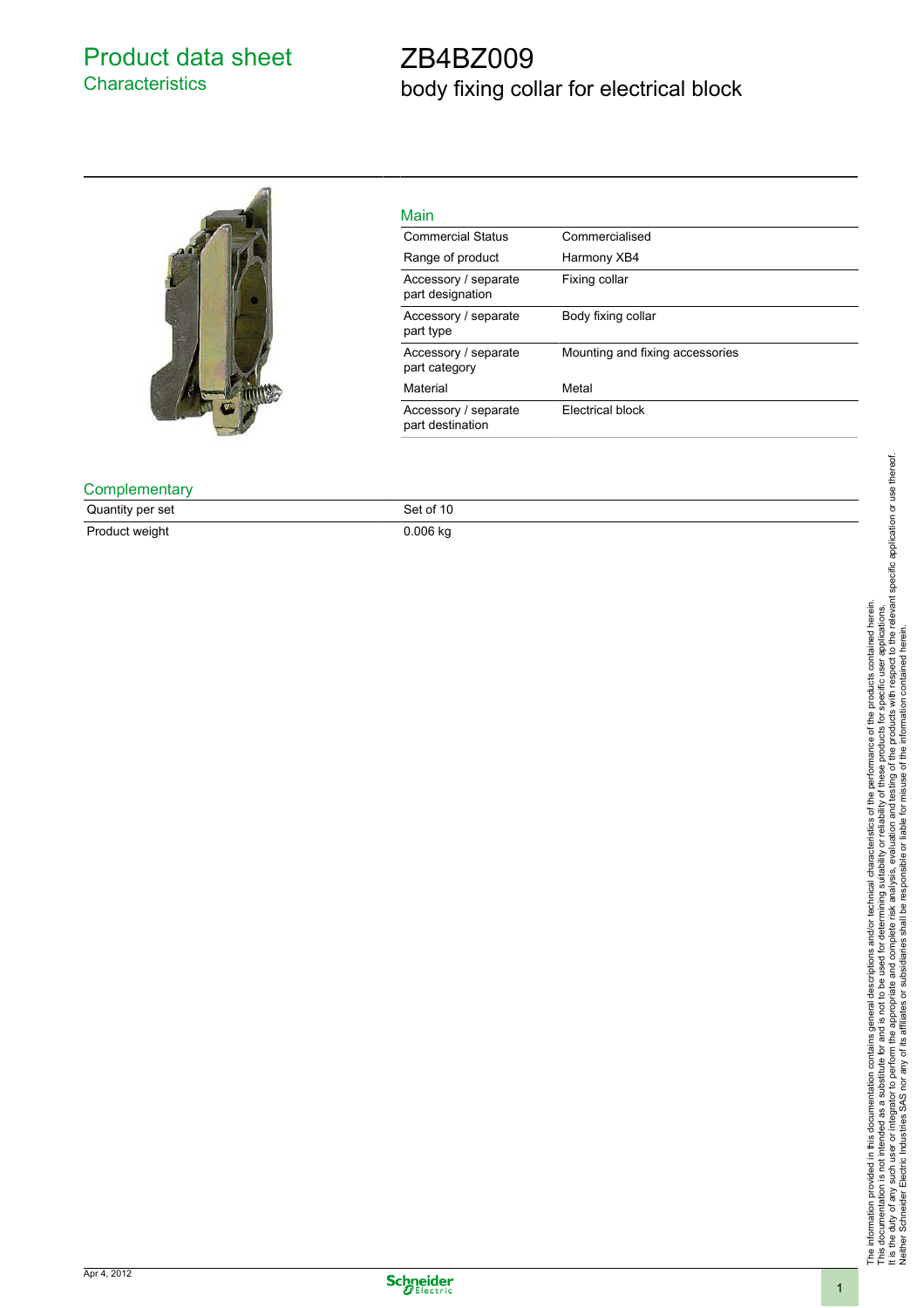Product data sheet Dimensions Drawings

ZB4BZ009

### Dimensions of Light Blocks and Electrical Blocks for Pilot Lights, Integral LED

### Plug-in Connector

ZBV••4 light block + ZB4 BZ009 electrical block<br> $\frac{mm}{in}$ 



### Spring Terminal Connections

ZBV••5 light block + ZB4 BZ009 electrical block<br> $\frac{mm}{m}$ 



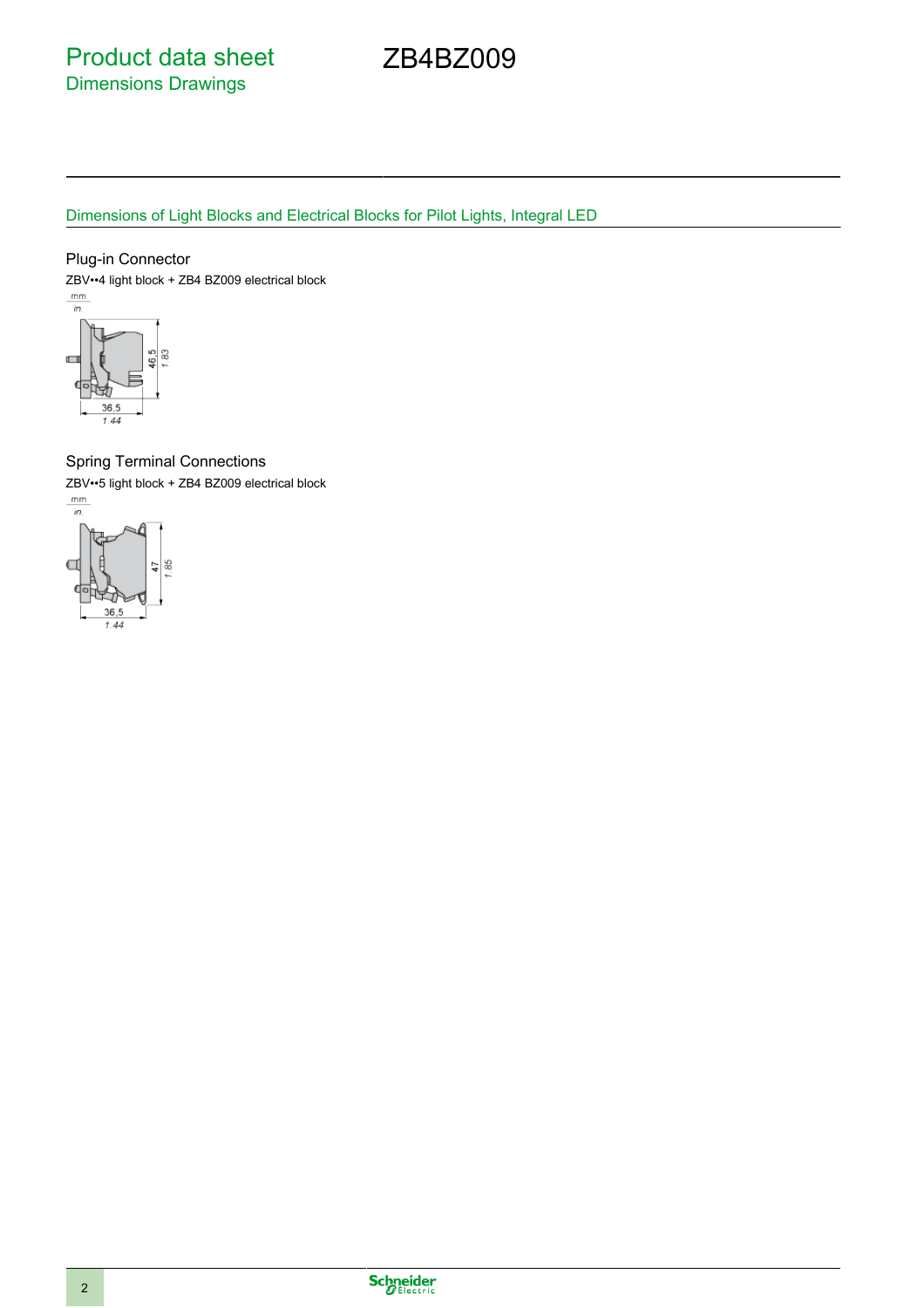# ZB4BZ009

## Pushbuttons, Switches and Pilot Lights for Printed Circuit Board Connection



A: 30 mm min. / 1.18 in. min.

B: 40 mm min. / 1.57 in. min.

### Printed Circuit Board Cut-outs (Viewed from Electrical Block Side)



A: 30 mm min.

B: 40 mm min.